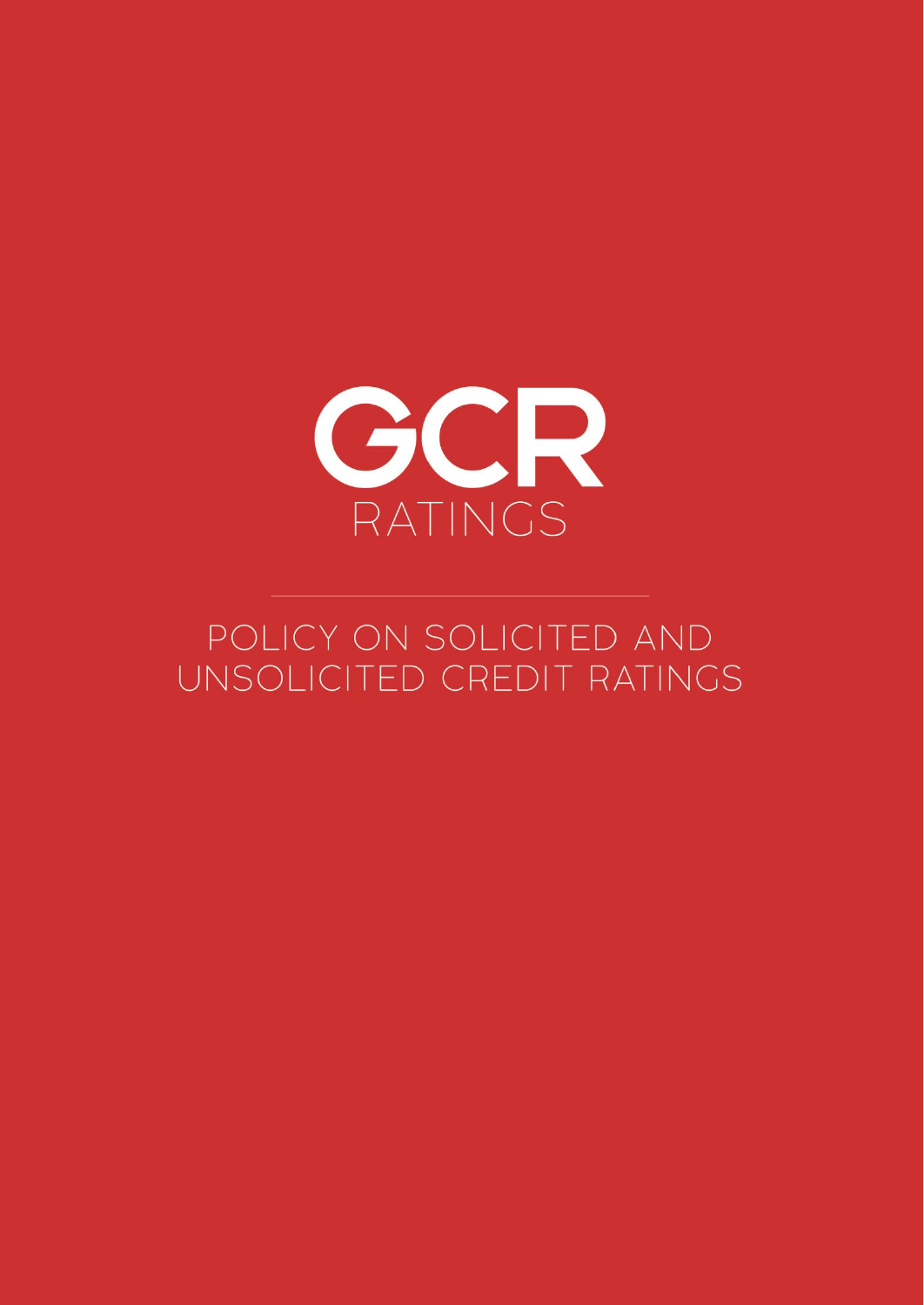

## **INTRODUCTION**

In providing clarity on GCR's policy regarding solicited and unsolicited credit ratings, GCR shall disclose its considerations in order to understand the parameters related to solicited and unsolicited credit ratings. The solicitation status and participation status of a credit rating shall be disclosed by GCR in the publication or limited dissemination of its credit ratings, as the case may be.

\*Within the jurisdiction of Nigeria unsolicited credit ratings are currently not undertaken.

## **SOLICITATION STATUS**

#### *Solicited and Unsolicited*

The solicitation status in relation to the assignment of a credit rating is characterised by the presence or absence of an express, implicit, alternatively tacit agreement entered into with GCR either orally or in writing, in terms of which GCR may expect to receive compensation for the credit rating services it provides.

#### **Solicited Credit Rating:**

Is a credit rating wherein the credit rating services provided by GCR are expressly, implicitly, alternatively tacitly agreed to orally or in writing, for which services GCR may receive or expect to receive compensation.

#### **Unsolicited Credit Rating:**

Is a credit rating wherein the credit rating services provided by GCR are not expressly, implicitly, alternatively tacitly agreed to, for which services GCR does not expect to receive compensation.

### **PARTICIPATION STATUS**

*Level of active engagement from the rated entity -*

The participation status of an assigned credit rating relates to the engagement GCR analytical staff have with the rated entity, issuer or arranger during the credit rating process in relation to information inputs into the assignment of the credit rating. Notwithstanding the above, in some cases, solicited credit ratings may be assigned even though the rated entity, issuer or arranger does not to participate in the credit rating process.

A GCR solicited or unsolicited credit rating assigned or maintained by GCR on a nonparticipatory basis shall carry an additional disclosure regarding the non-participation status.

GCR may, at its sole discretion, attempt to engage with the rated entity, issuer or arranger irrespective of the unsolicited status of the credit rating. If there was management participation by the rated entity, issuer or arranger then GCR will disclose the participation status.